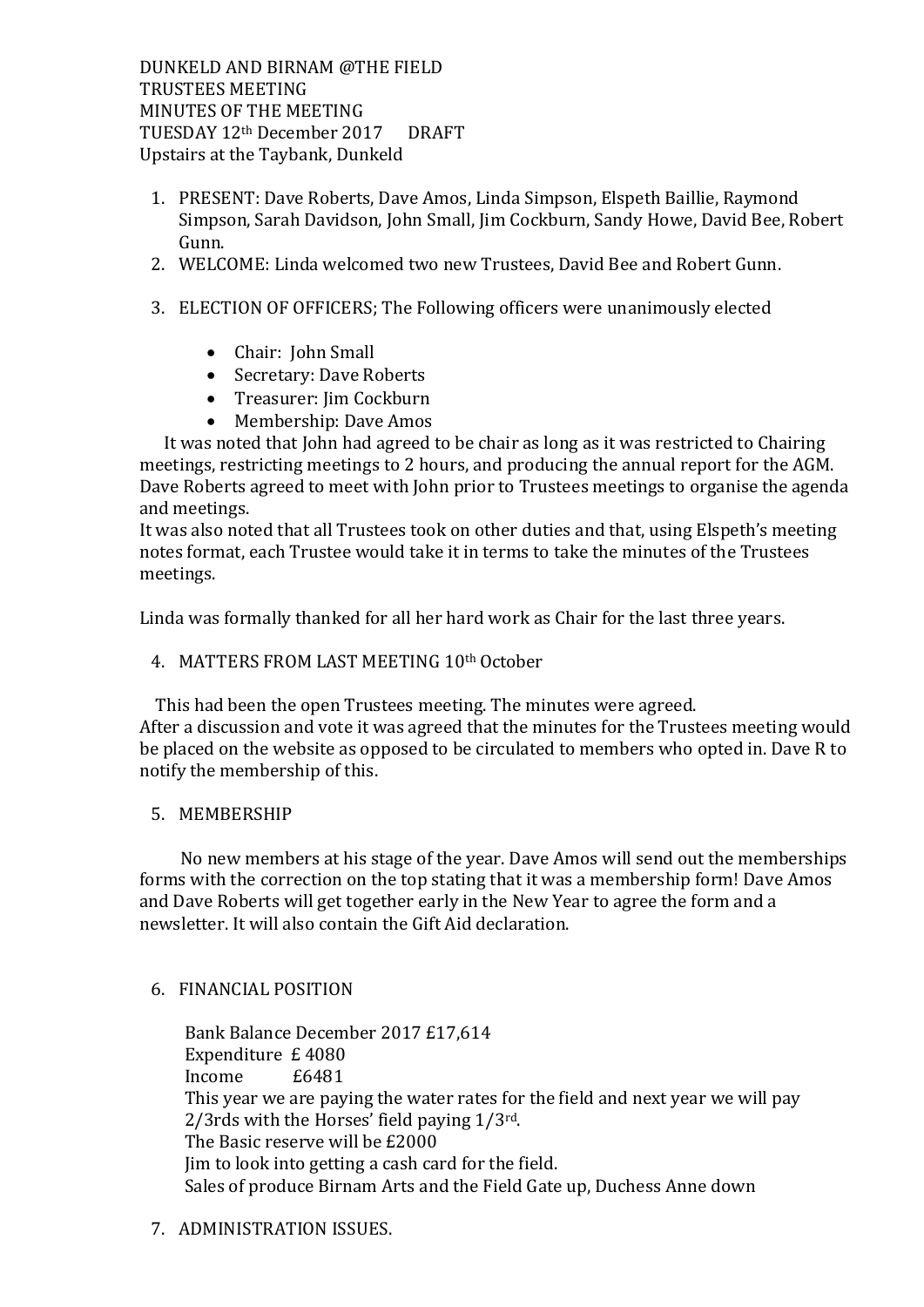- It was agreed that the AGM and Harvest Supper had both been a success
- Reflection Meeting- After a useful discussion, it was agreed that the next reflection meeting would be in October, prior the to AGM and would replace the open meeting.
- Policy Issues, Complaints Policy, David Bee will produce a draft. Bribery Policy, Dave Roberts and John Small will produce a draft.
- Trustees meeting will be held at 7:30pm unless there are good reasons e.g. summer weather for choosing a different time for a meeting at the shed.
- Birnam Arts Fundraiser- A bag of produce will be delivered for Thursday 21st December
- Grow your own Guide for Land owners- it was agreed that the field would be a case study Dave Roberts to provide details.

## 8.THE FIELD.

- Linda gave an update.
- It was agreed that Linda Simpson and Robert Gunn would order the seeds.
- Produce sale- we should encourage volunteers to take more home and continue to use the field stall to sell produce. The honesty box system seems to be working well with people collecting money regularly. This should always be recorded. Investigate use of an IOU book for those who had no money on them to pay.
- Thursday 21<sup>st</sup> we should encourage members to come and pick their own and we will stock the stall ready for Christmas. Dave R to send note out to members.
- The field stall, we should all investigate how we could make it more attractive
- Rotation plan much appreciated
- Polytunnel Linda has provided a planting book
- New Polytunnel Sandy Howe provided a detailed update. It will be 48 x 21 ft. with ventilation on both sides, wooden doors and a wind break at the west end. The total costs will be in the region of £6000. the order must go in soon which Sandy will arrange. It should be erected in

### April /May

- Mushroom Compost Linda will order a pallet.
- Rotavator- It was noted that Sandy had asked Raymond to use the rotavator on the Polytunnel site.
- Deer Incident at the field. It was agreed that Dave Roberts would be provided with information about possible options for the Deer Fence and He would visit Jan Osmond and Innes discus with them the options.

# 9. KITCHEN GARDEN

• Doing well

### 10. WILDFLOWER MEADOW

May look at expanding the size of the plot

### 11. Website

John has been updating